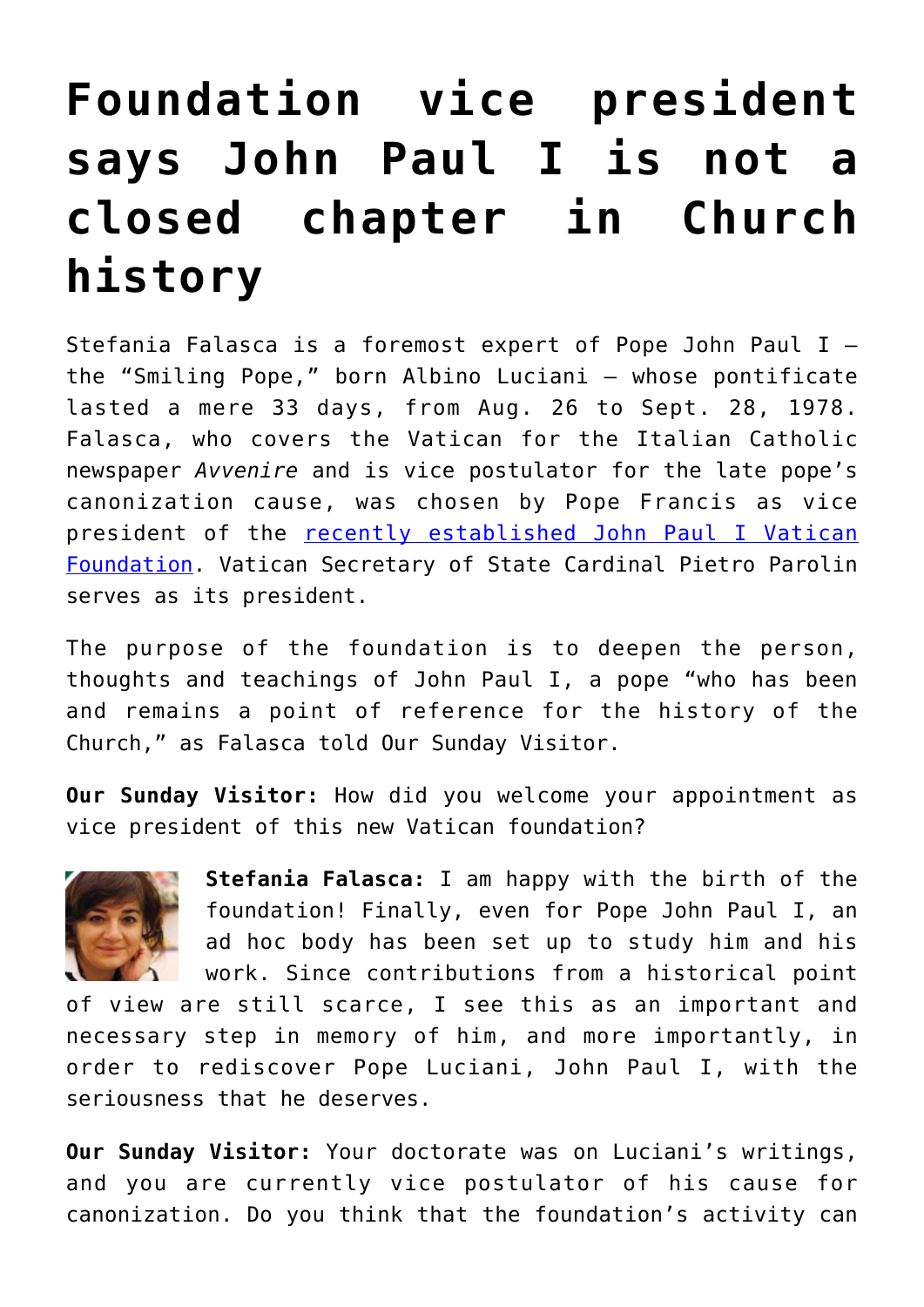continue the work done by the cause?

**Falasca:** The cause of canonization of John Paul I ended with the proclamation of his heroic virtues on Nov. 9, 2017. Now, the trial of an alleged miracle is in its final judgment phase. The cause therefore follows its own process. But the work of acquiring paperwork, sources and archival excavation required by the cause, which I have been involved in for over a decade, is very important. … Unlike for other popes, this had never been done for John Paul I. But only documented sources allow one to speak about Luciani in scientific terms, necessary according to objectives of the foundation: to promote research and protect the cultural and spiritual heritage of John Paul I.

**Our Sunday Visitor:** In your book ["Pope Luciani: Chronicle of a](https://amzn.to/3dwcqdc) [Death,](https://amzn.to/3dwcqdc)" you dismantled the theory of unnatural death, without the possibility of objections.

**Falasca:** I did not intend to dismantle novels and storytelling, which, unfortunately over time, have ended up engulfing Luciani's biography and pontificate. However, on the basis of all the findings, critically assessed, it can be definitively stated that the cause of the "sudden death" was myocardial infarction.

The term "sudden" in forensic medicine always means "natural death." Luciani was not killed; he was killed after death by credit being given to those who cleverly speculated on captivating people's imaginations with the idea of a pope's violent death. The plots of murder mysteries are profitable, but from a historical point of view, what matters are only sources and documented evidence.

**Our Sunday Visitor:** His pontificate was very brief.

**Falasca:** Brief, yes, but it was not the passage of a meteor. Luciani is still a sign of the everlasting hopes rooted in the never-forgotten treasure of the ancient Church — a Church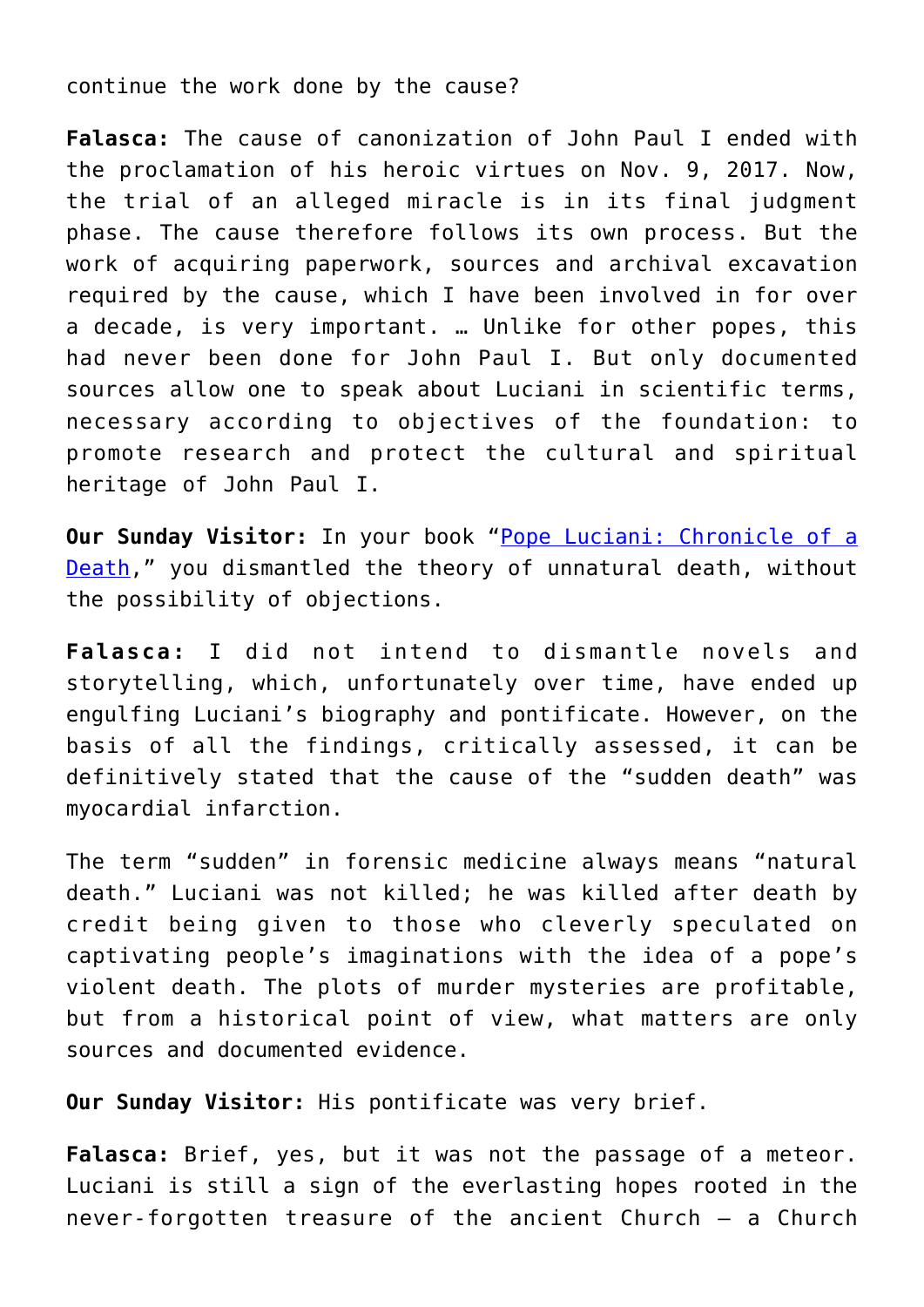without worldly triumphs, living on the reflected light of Christ, close to the teaching of the great Fathers; the Church that the Second Vatican Council returned to. The priorities of Pope John Paul I came from here.

**Our Sunday Visitor:** What do you believe were his priorities?

**Falasca:** They were all expressed in gestures and words, even in such a short time. Luciani made the Church go forward along the highways, if you will, returning to the Gospel and to a renewed missionary spirit, pursuing service in ecclesial poverty, dialogue with contemporaneity, collegiality in episcopal fraternity, search for unity with the brothers of the other Christian Churches, peace, interreligious dialogue. …

**Our Sunday Visitor:** Where do you believe Pope Francis' interest in this predecessor comes from?

**Falasca:** Bergoglio did not meet Luciani in person, but he was an attentive reader of his writings. He gave me some suggestions, too, many years ago, on the theological foundation of the *sermo humilis* ("humble speech") adopted by Pope Luciani in preaching, when I wrote my doctoral thesis on *Illustrissimi* ("To the Illustrious Ones," a collection of imaginary letters written by Cardinal Luciani to famous characters of the past, such as Jesus, Charles Dickens and many others).

**Our Sunday Visitor:** What do you think are the traits shared by Pope Francis and Pope John Paul I?

**Falasca:** John Paul I, first of all, was a witness of God's merciful love — that merciful love being the nature of his heart. I find here profound consonances with Francis. The similarities are evident in being both apostles of the Second Vatican Council. Luciani is the first pope elected after the council, Bergoglio the first pope ordained priest after the council. As sons of the council, simply and naturally, they